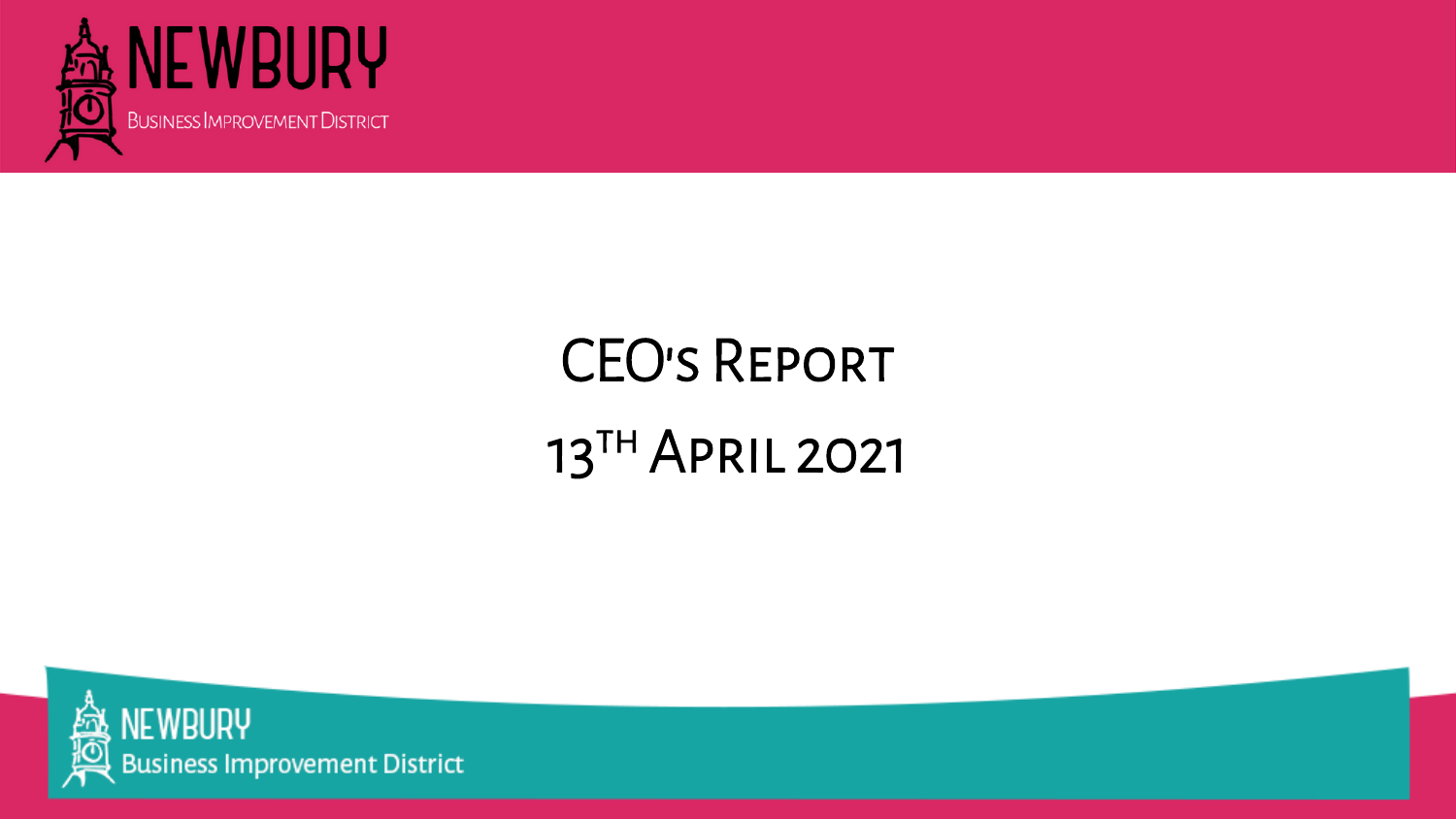

### VISION & OBJECTIVES

#### Long-Term Vision

For Newbury to be a go-to destination for businesses and visitors from all around the world, with the BID leading the way on placeshaping and town centre transformation

#### Key Objectives

(1) Increase visitor footfall and engagement with town centre businesses by shaping, positioning and promoting Newbury in line with what our natural and desired visitors want now and in the future

(2) Increase business retention and investment in Newbury by working with partners to deliver projects and initiatives to support existing businesses and attract new businesses



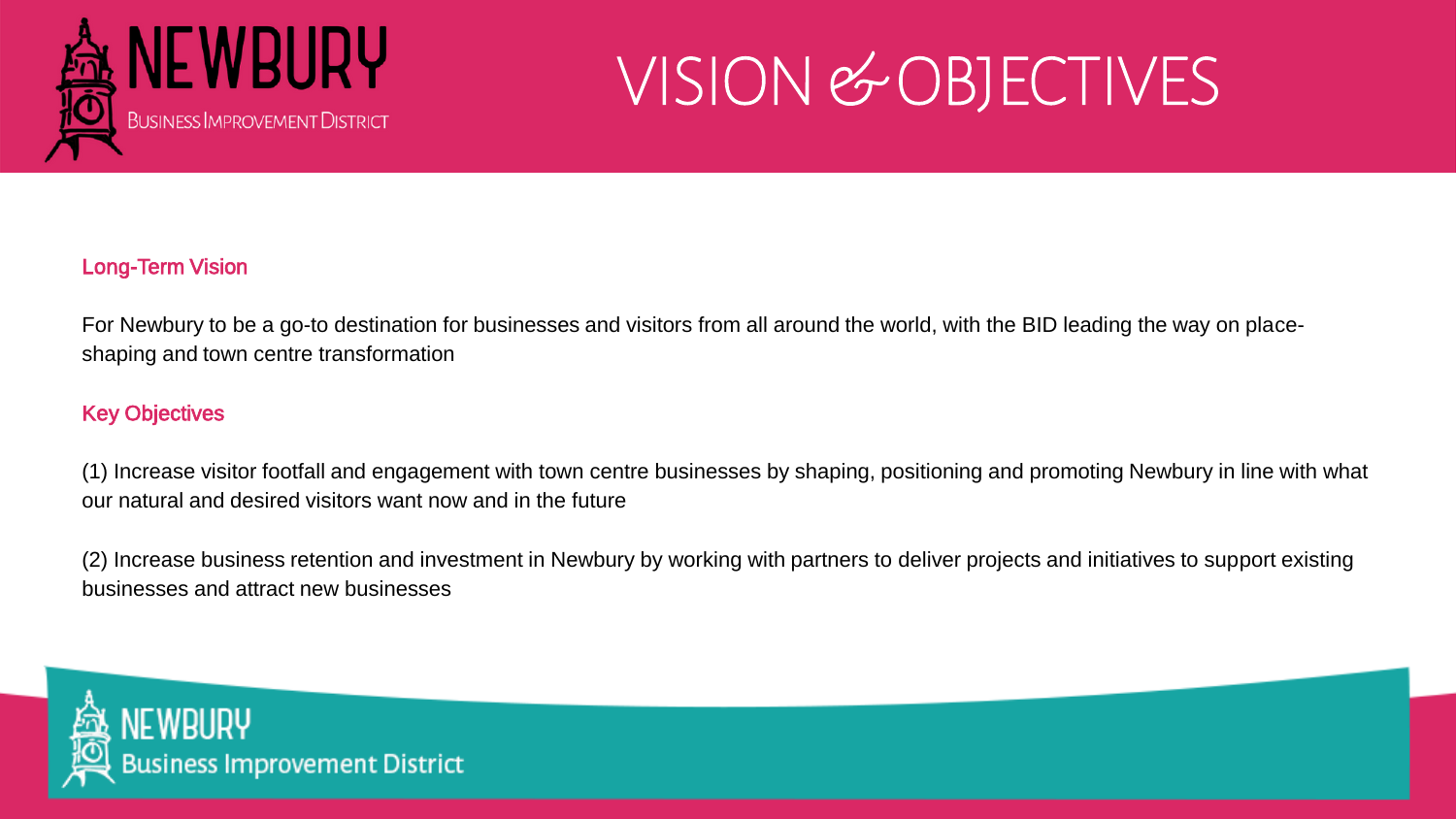

Aim of Marketing & Promotion = People from near and far know about Newbury and everything the town centre has to offer

# MARKETING & PROMOTION PROJECT ACTIVITY

#### Update on Key Projects:

1. Visit Newbury Website Development (Project Owner = Melissa, Project Liaison = Ross Drake?) – first phase complete to improve design, content and user experience and now live (few minor tweaks/issues/additional content to be sorted before announcing); will begin to collate ideas for second phase and formulate project/priority plan over coming weeks; community content competition 2. "Support Local" Campaign (Project Owner = Kirsty , Project Liaison = Valarie Jerome?) – "Re-Visit Newbury" campaign launched to draw local people back into town; will expand campaign over coming weeks and run as an integrated campaign for next few months as we move through phases of reopening; aims to re-introduce local community to everything Newbury has to offer 3. Staycation/Tourist/Visitor Destination Campaign (Project Owner = Kirsty, Project Liaison = Andy Marmot & Harriet Collins) – preparing plan (now website is ready) for targeted SEO and integrated marketing campaign to promote Newbury as a staycation/tourist/visitor destination through content marketing and both video and written storytelling; linking up with Great West Way opportunities where appropriate

4. Evening Economy Campaign (Project Owner = Kirsty, Project Liaison = Ian Batho?) – integrated marketing campaign to promote what to do in Newbury in the evenings; will soon be working on ready for 17<sup>th</sup> May 5. "Bringing People Together" Campaign (Project Owner = Kirsty, Project Liaison = ?) – integrated marketing campaign to launch once social contact restrictions are lifted – encouraging people to choose Newbury town centre as the place to come together with friends and family post-covid

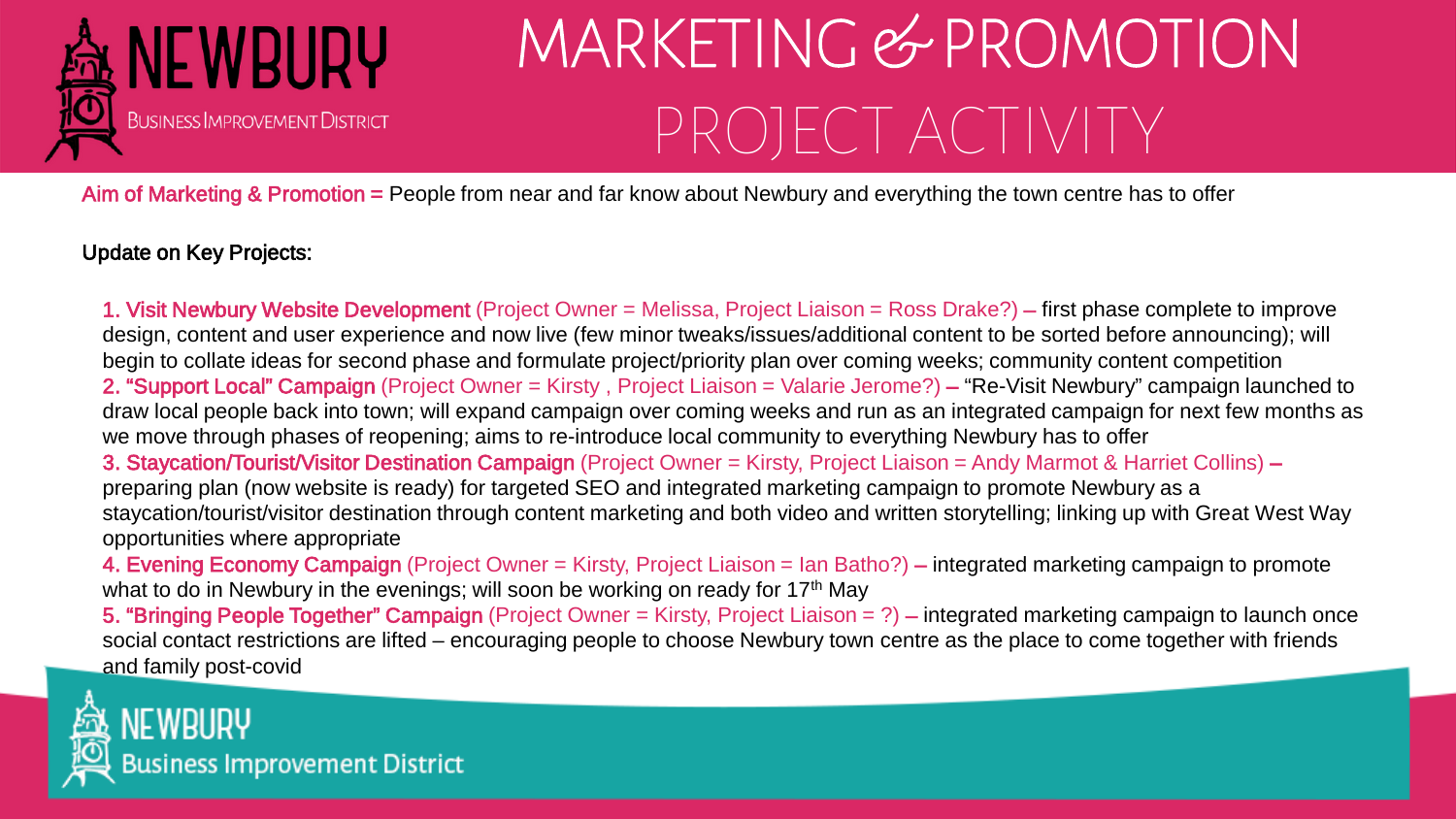

2. Footfall – More than 160k weekly footfall by 31/5/21 Benchmarks: May-19 = 179k, May-20 = 65k, Sep-20 = 120k

- Busiest weekly footfall of 2020 was 173k in week 1 (Jan-20). Busiest weekly footfall since start of pandemic was 123k in week 43 (Oct-20). Footfall is currently at 93k (5<sup>th</sup>-11<sup>th</sup> Apr-20) which is up from 56k during the first week of Jan and on a par with Aug-20.
- Challenges = unknown how long it may take for footfall to return to pre-pandemic levels now reopening has commenced
- Opportunities = it was buzzing in town yesterday and there seems to be a real thirst/demand from visitors and shoppers, with footfall up 123% vs. last Monday (total footfall for 12<sup>th</sup> Apr-20 = 20k = 15<sup>th</sup> busiest day since Mar-20 (footfall for 15<sup>th</sup> Jun-20 at end of Lockdown 1 was only 11.7k); if that continues throughout the week, we'll be on c. 140k for this week and it will be the busiest week since the pandemic began!); we can now start to introduce some activations and small-scale events to attract people into town over the late spring & summer months



#### **Footfall by week**

### MARKETING & PROMOTION  $KPIS$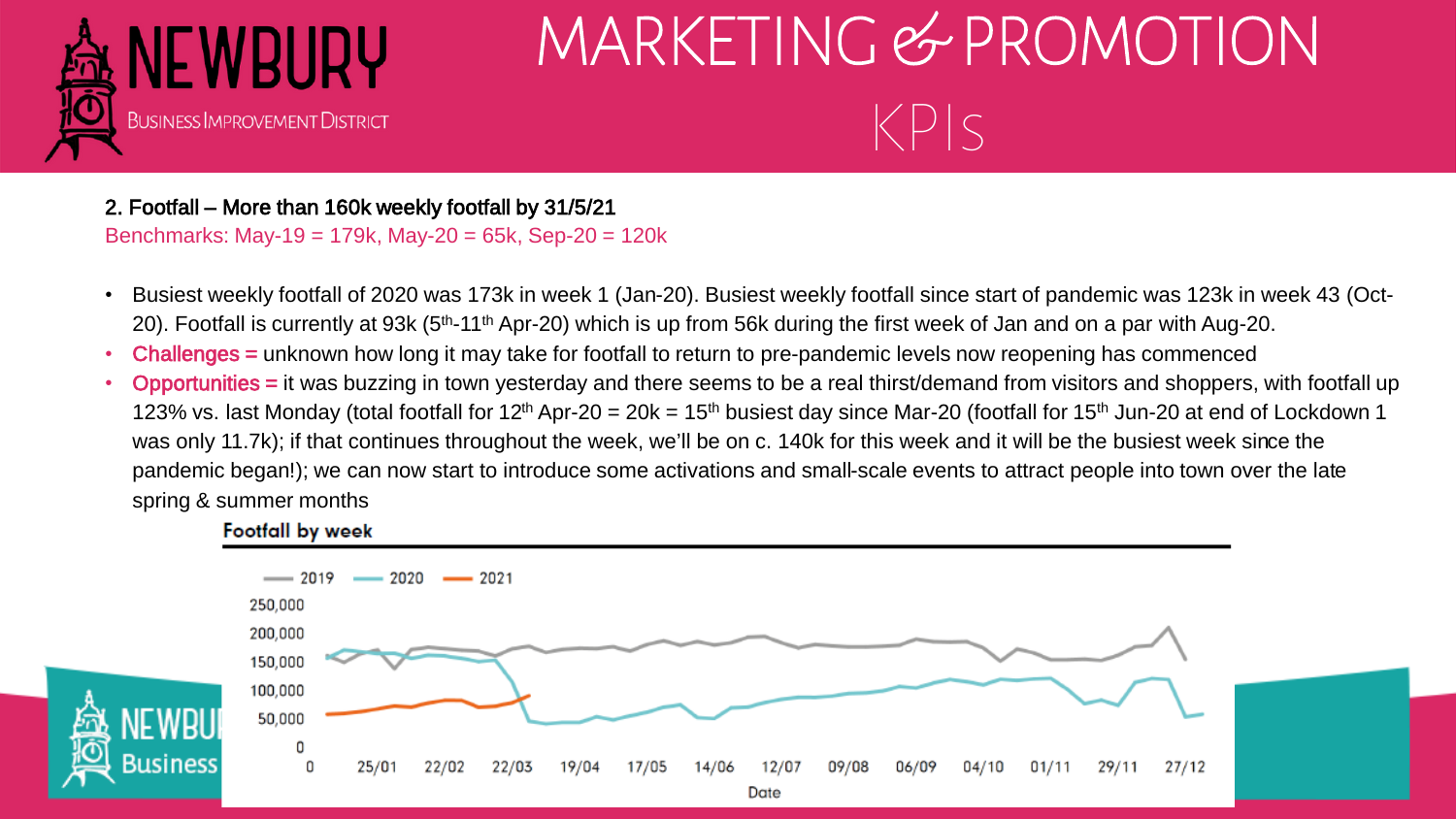

1. Website traffic– More than 10,000 unique monthly users visiting visitnewbury.org.uk by 31/5/21 Benchmark: May-20 = 1,138, Jul-20 = 5,933

- Traffic has been rising steadily in 2021 (1,156 users in Jan-21, 1,524 in Feb-21, 2,140 in Mar-21) and traffic generation continues to need to be a big focus for us
- Challenges = fewer people seeking information on things to do in Newbury whilst lockdown has been in place; SEO was greatly damaged when new site was launched in early 2020 due to duplicate content being used, poor user experience, and poor level of content compared to previous iteration of website
- Opportunities = traffic continues to spike when good quality blog content is shared; integrated marketing campaigns will drive new traffic to the new website from different channels; the improved content on key pages will improve SEO performance over time (SEO is a long-term strategy and the domain will suffer in the short-term as Google crawls the new site and picks up changes)



### MARKETING & PROMOTION  $KPIS$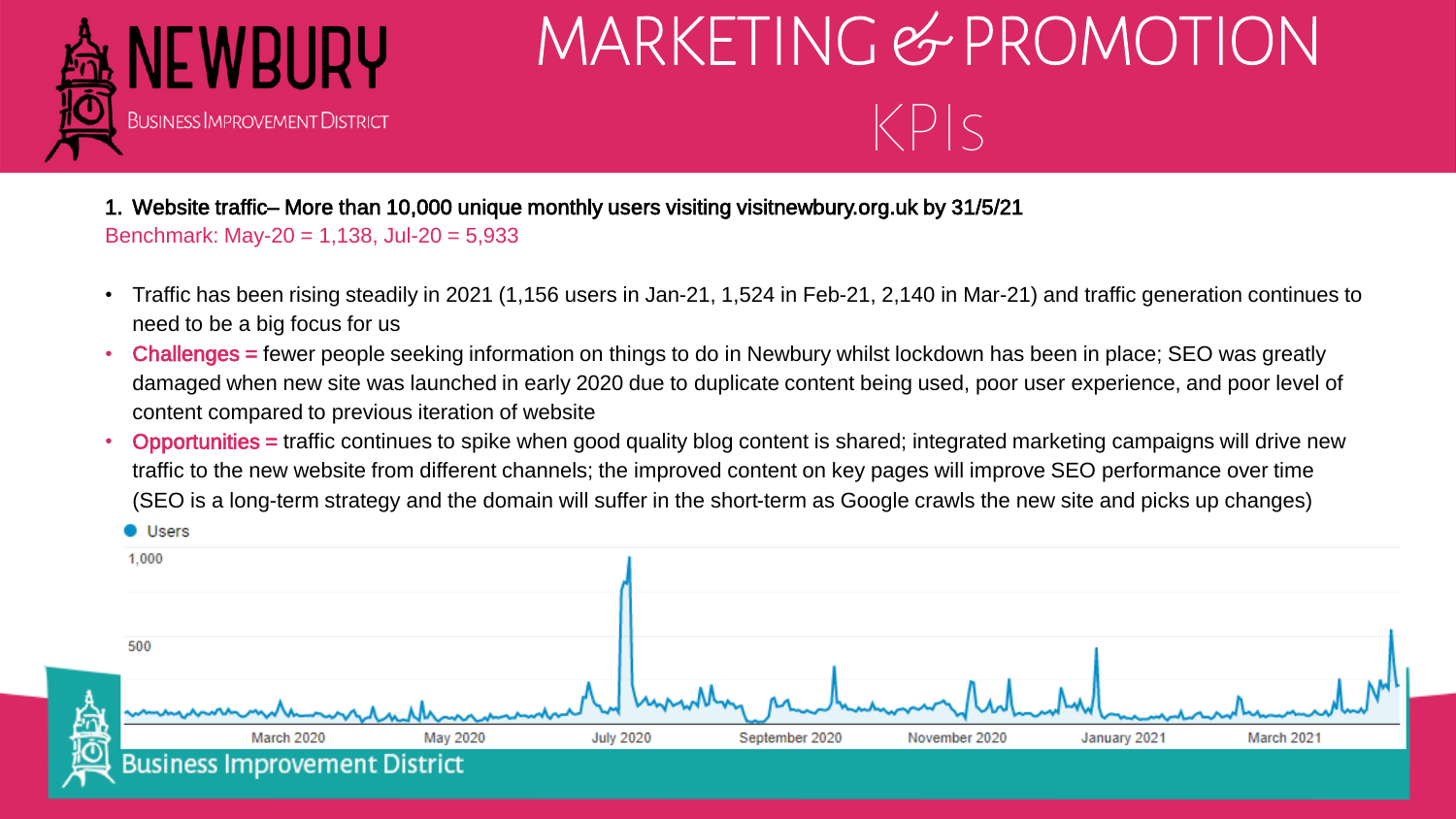# ATTRACTIVE TOWN CENTRE PROJECT ACTIVITY

1. "Keep Newbury Tidy" Campaign (Project Owner = Kirsty, Project Liaison = Andy Murrill?) - develop a "Keep Newbury Tidy" campaign to promote responsible disposal of litter (involve local community, e.g. schools, in design of campaign); will be looking at in conjunction with "Great British Spring Clean" 28<sup>th</sup> May – 13<sup>th</sup> June



Aim of Attractive Town Centre = The town centre is a safe, clean and welcoming place for people to visit

Update on Key Projects:

2. Commercial Website Development - thisisnewbury.co.uk? (Project Owner = Melissa, Project Liaison = WBC Rep) – had to be put to one side whilst focusing on main Visit Newbury website; more thought needs to go into best way to achieve a central online source of information about commercial opportunities in Newbury; WBC employing Business Engagement Officer to lead on producing a prospectus to attract inward business investment – makes sense to pool resources and work in partnership on this

3. CCTV Project (Project Owner = Alison, Project Liaison = Richard Farley & Lindsey Finch) – agreed with NTC and TVP to continue with current provision for one more year; meeting with TVP tomorrow to discuss specialist technical support they can give in helping to decide most suitable future provision

4. Christmas Lights Tender - (Project Owner = Alison, Project Liaison = Alastair Chapman?) – appears we're still in contract for 2021 but Alison is negotiating cost

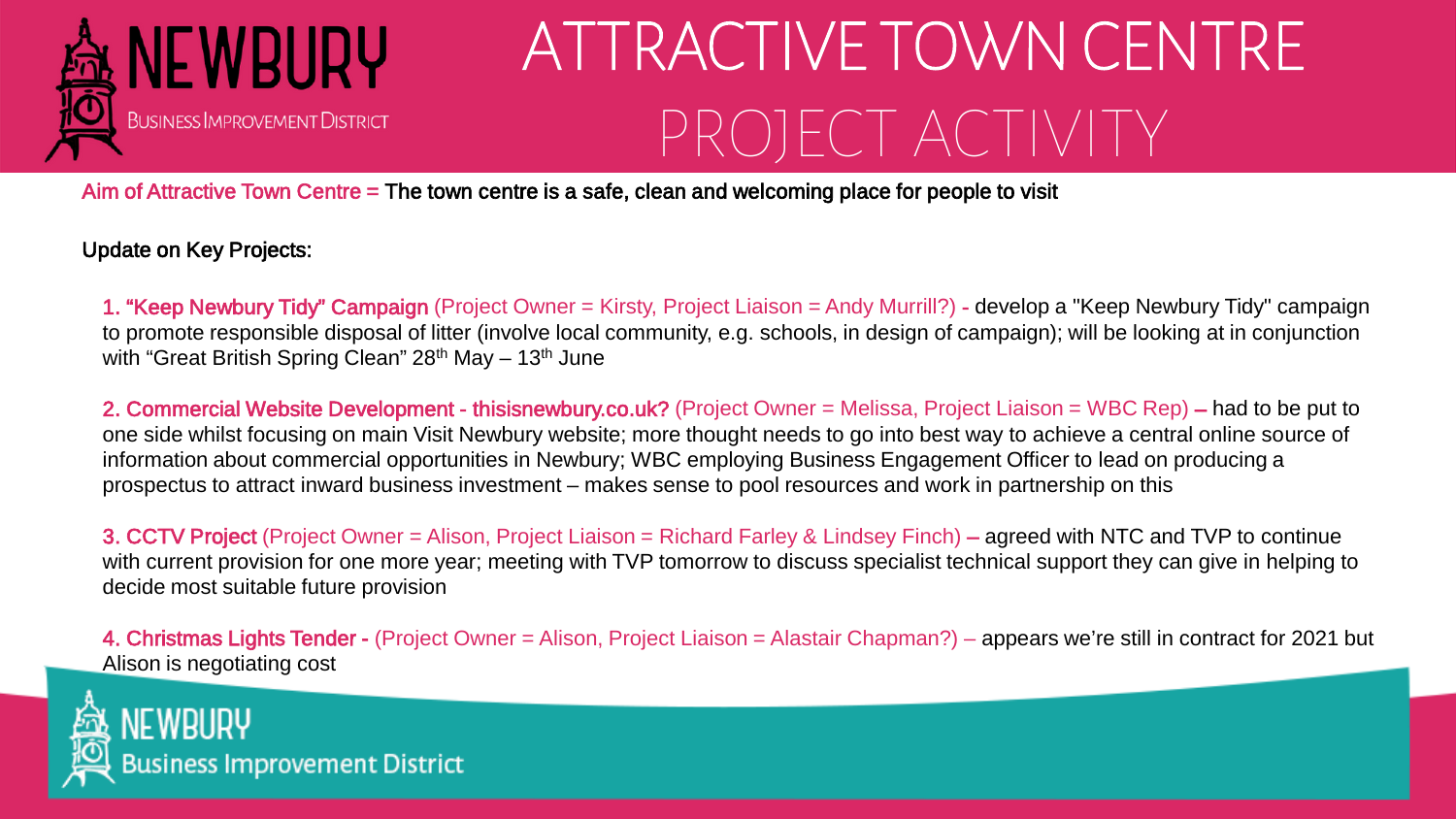

# ATTRACTIVE TOWN CENTRE



- KPIs
	-

### 1. Void units – Strategy planned and shared for promoting and improving void units by 31/12/20

- No further progress on this yet (ideas are still roughly drafted, but additional thought needs to go into it)
- Challenges = some tricky void units which need imagination and vision to make work; no easy way to find out about all commercial premises available in Newbury; no clear USP for why Newbury is a great place to open a business; planning approvals are too slow • Opportunities = findings from town centre masterplan; "meanwhile" use to attract pop-ups; commercial rent has declined in recent times; every reason to believe Newbury will come out of the pandemic strongly; end of 2019 = 81% of spend still taking place in stores not online; community uses and activities; building one location online to find out about opening a business in Newbury
- 

#### 2. CCTV– Strategy planned and shared for improving CCTV provision by 31/10/20

- This was achieved, but decision has been made to continue with current provision for one more year whilst specialist help is sought to understand what the right solution is for the town moving forward
- Challenges = management of CCTV is very time-consuming; current system not fit for the future; cap ex expenditure is needed to introduce modern, fit-for-purpose system
- Opportunities = may be able to reduce number of cameras (pending survey); may not need 24/7 manning

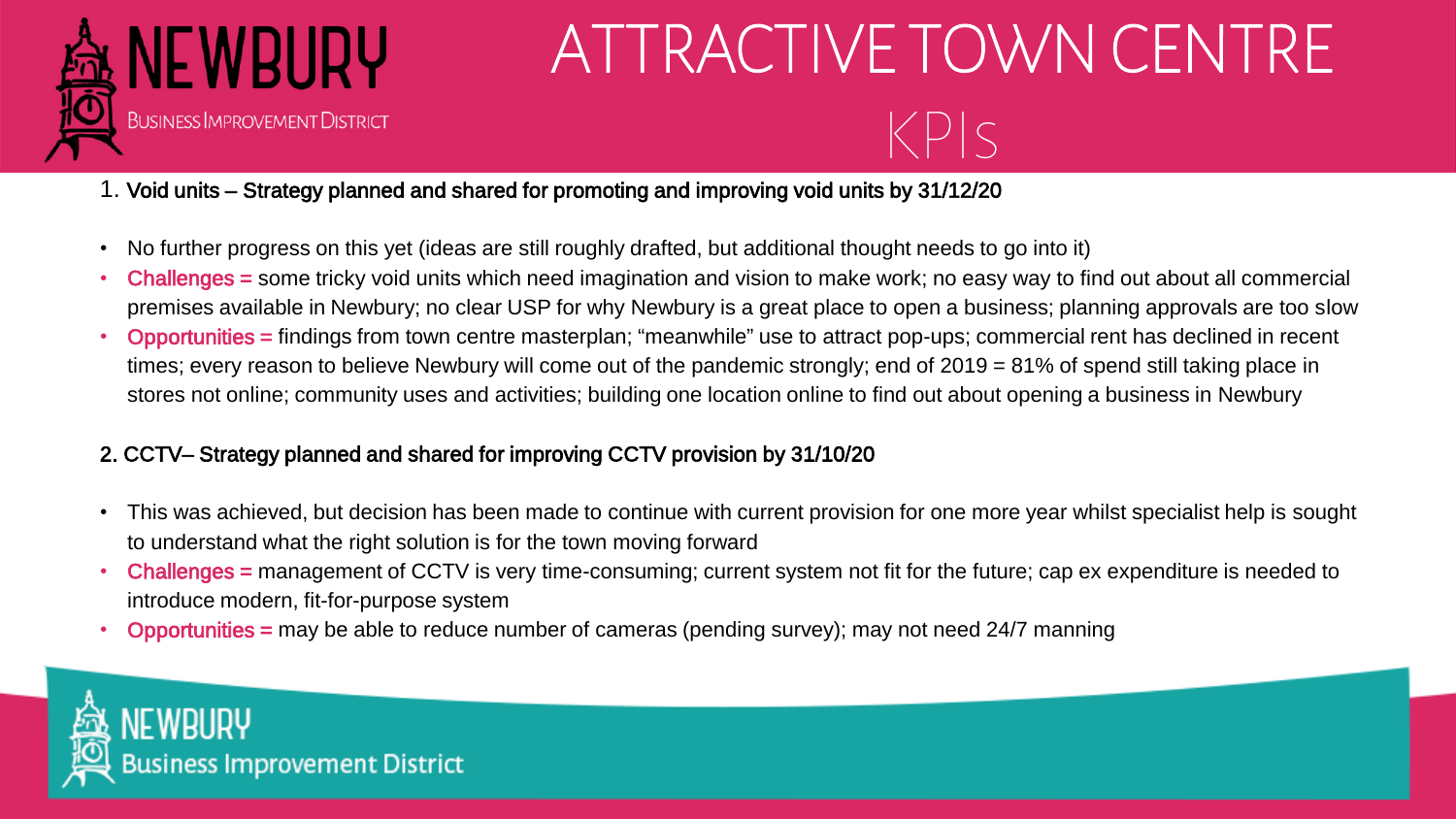



Aim of Out & About = Visitors have a fantastic experience when they're in Newbury and want to keep coming back

#### Update on Key Projects:

1. Specialised Markets Plan (Project Owner = Alison, Project Liaison = Martin Colston) – Vegan Market to take place quarterly from Aug-21 with same organiser who previously delivered it; Artisan Market organisers can no longer deliver – Alison meeting with another market organiser tomorrow to discuss taking on Artisan Market brand and organisation so market can return monthly soon

2. Events Plan (Project Owner = Alison, Project Liaison = Jason Palmer) – still major risks associated with organising large-scale events; focus will be on trails, activations, and small-scale events for now; chocolate trail in May with Parkway & Kennet; proposals being formulated to put in bed to WBC for Welcome Back Fund for activities to draw people into town

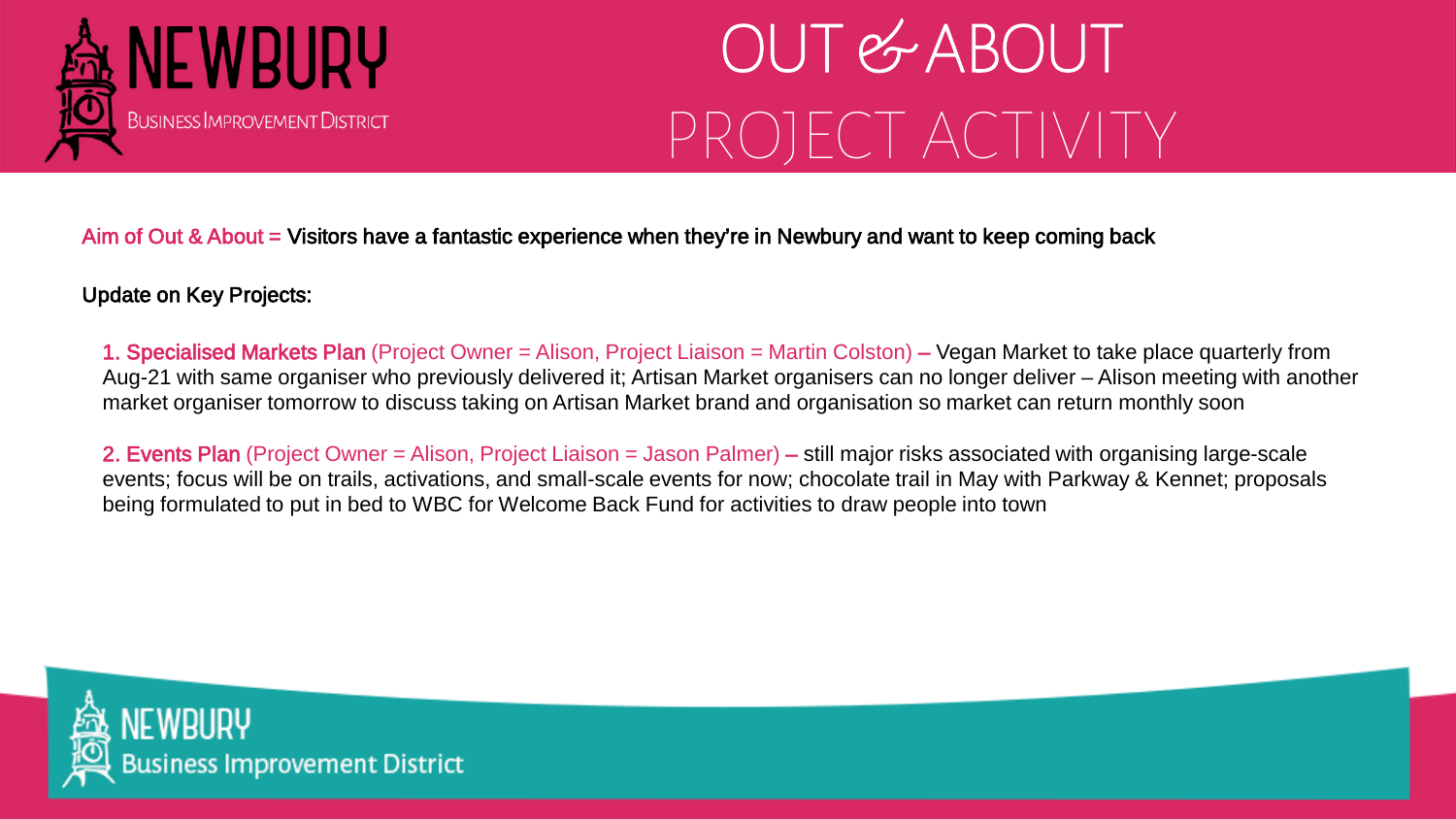![](_page_8_Picture_0.jpeg)

# OUT & ABOUT KPIs

![](_page_8_Picture_2.jpeg)

#### 1. Business visits – Every BID member receives an in-person visit at least once a quarter

- Progress has been challenging during lockdown, but full steam ahead now businesses have reopened, with lots of businesses visited yesterday and this will continue throughout week and onwards
- **Challenges** = constrained by lockdowns/restrictions from 5<sup>th</sup> November onwards; half of BID team have been on reduced hours during lockdowns so limited resources; many members hard to engage online
- Opportunities = BID Members Information Pack will be hand-delivered to all businesses this week and over coming weeks, which will ensure every business is visited

#### 2. Visitor satisfaction – An average score of 3.5+/5 achieved for all BID-organised events and activities in 2020-21

- No scores currently available, however anecdotal feedback about the Halloween Trail and Virtual Christmas Lights Switch-On was very positive
- Challenges = no in-person events have taken place that we've been able to conduct official exit polls or follow-up surveys for • Opportunities = post-lockdown people are likely to be excited for any and all events and engagement should be high; Alison has huge amount of events experience and will bring some fantastic events to the town; BID, Parkway & Kennet Centre working brilliantly
- in partnership on joint events

![](_page_8_Picture_11.jpeg)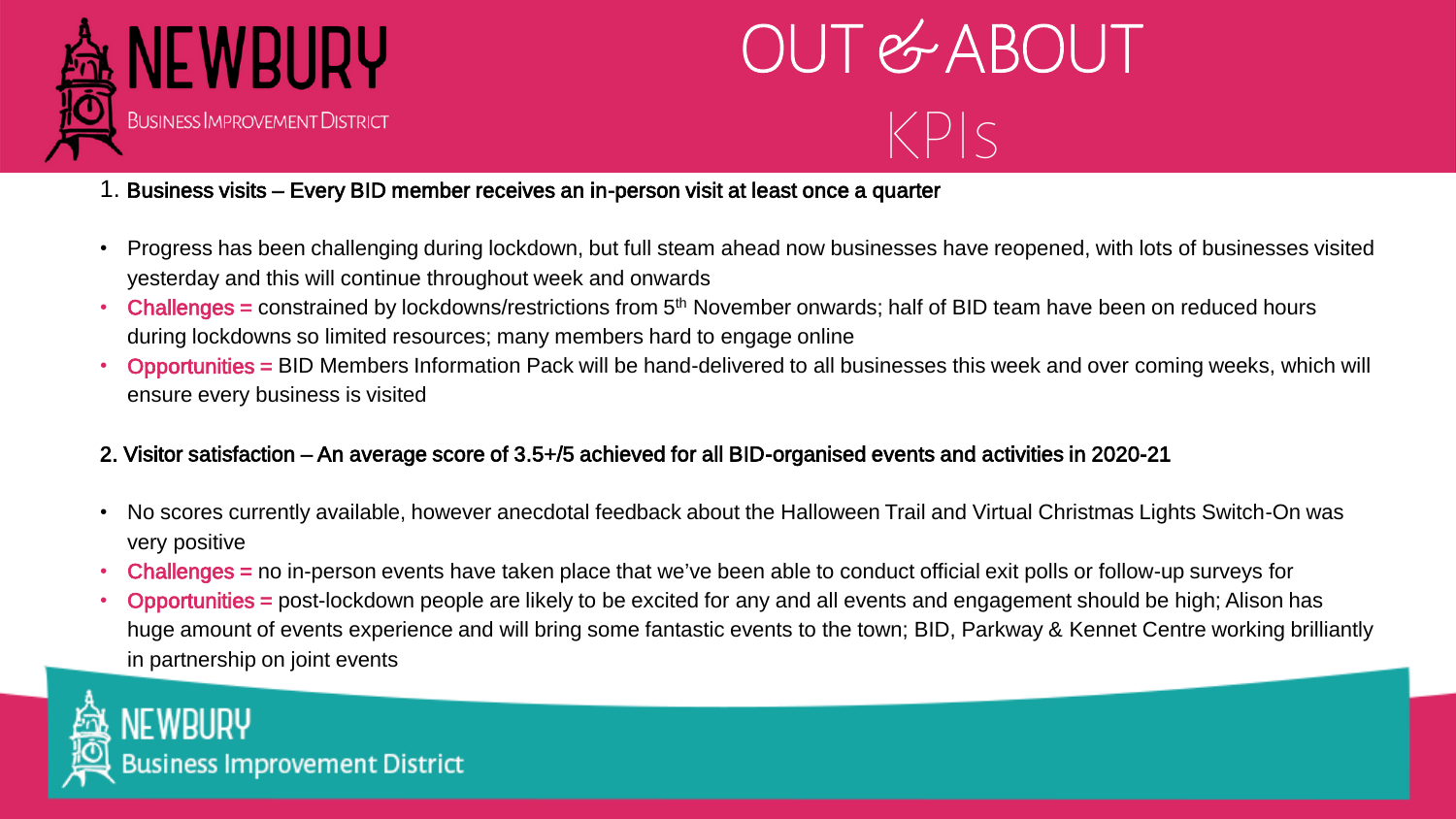# BUSINESS SUPPORT & INCOME PROJECT ACTIVITY

![](_page_9_Picture_0.jpeg)

Aim of Business Support & Income = Existing town centre businesses achieve commercial growth and new businesses choose Newbury as their home, thereby increasing local employment and bringing even more people to the town

Update on Key Projects:

1. Newbury BID Website Development (Project Owner = Melissa, Project Liaison = Tejo Kaur?) – area on website has now been improved and offers far more information; next steps include posting regular news, adding business offers for BID levy payers, adding useful information e.g. local advertising opportunities, potentially adding a forum for businesses to share information and insight

2. Crime Reduction Scheme Review (Project Owner = Alison, Project Liaison = Warwick Heskins) – full assessment of BusinessWatch scheme and review of potential alternatives

3. Commercial Agents & Landlords (Project Owner = Melissa, Project Liaison = Shane Prater) – actions scoped out to engage with commercial agents and landlords and work will start over coming weeks

4. Car Parking Scheme Report (Project Owner = Alison, Project Liaison = Sebastian Court?) – information gathered and report will be finalised over coming weeks; other options to be investigated, e.g. Parking Perx

5. Members' Forums, Networking & Training (Project Owner = Melissa, Project Liaison = Graeme Leech?) – trial marketing workshop held, reopening Q&As held with Public Protection, Talk of the Town/Meet the Board/AGM event to be organised for late June/early July

![](_page_9_Picture_9.jpeg)